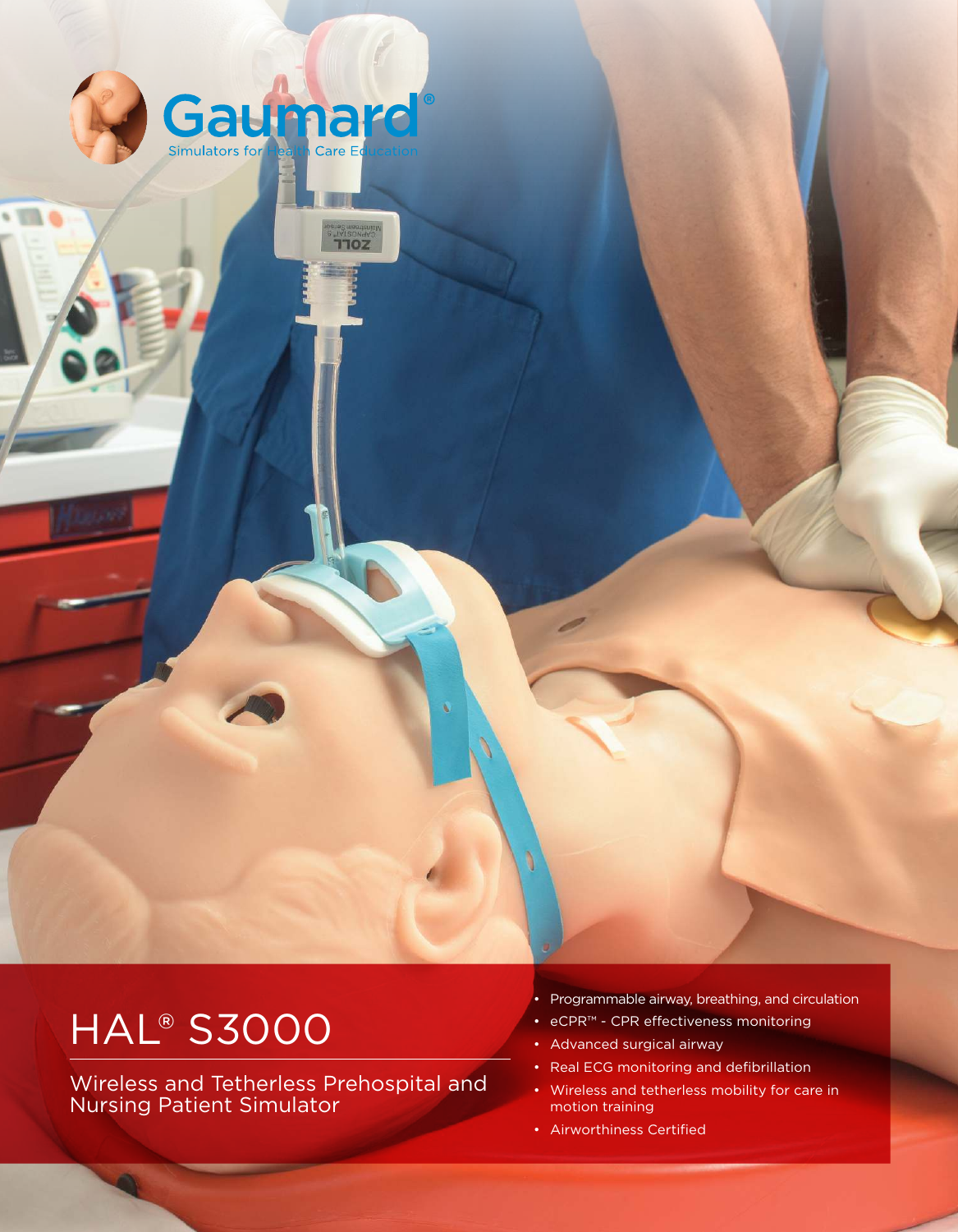HAL is an efective simulation tool for training prehospital and nursing care students and professionals. Use HAL to train individual and team skills at the point-of-injury, during transport, and in the hospital, in both real and simulated environments. HAL is completely self-contained and wireless, making it easy to transport and to set-up.



eCPR™ Train using real-time CPR quality metrics and smart coaching. Real EtCO2 capability



Blood pressure can be taken using our realistic BP cuff, palpation, or auscultation methods



Train oral or nasal intubation: ETT, LMA, King LT. or via tracheostomy or needle cricothyrotomy



Bilateral carotid, radial, brachial, femoral, and pedal pulses operate continuously. Pulse strengths vary with HAL's blood pressure and pulses are synchronized with the ECG



Bilateral IV training arms; adjust HAL's response to boluses and/or IV infusion



Includes wireless tablet PC and UNI® simulator control software. Control him at distances up to 300 meters

# NEUROLOGIC

- Active Eyes; programmable blink rate, pupil size, and pupil reaction
- Severe or mild seizures
- Preprogrammed speech responses

## AIRWAY

- Oral or nasal intubation: ETT, LMA, King LT
- Programmable difficult airway: Laryngospasm, pharyngeal swelling, tongue edema
- Sensors detect depth of intubation
- Surgical airway: tracheostomy or needle cricothyrotomy • Unilateral chest rise with right
- mainstem intubation
- Multiple upper airway sounds

# **BREATHING**

- Control rate and depth of respiration and observe spontaneous breathing
- Ventilation is measured and logged
- Gastric distension with excess BVM ventilation
- Select independent left, right, upper, and lower lung sounds
- Accommodates assisted ventilation including BVM and mechanical support
- Tension pneumothorax and bilateral needle decompression sites
- Bilateral chest tube sites at 5th Intercostal space
- Optional real EtCO2

# CARDIAC/CIRCULATION

- Normal and abnormal heart sounds, rates, and intensities
- ECG monitoring using real devices
- eCPR sensors; Chest compressions are measured and logged
- Bilateral IV sites
- Measurable blood pressure with audible Korotkoff sounds
- Visible cyanosis
- Bilateral carotid, radial, brachial, femoral, popliteal, and pedal pulses

# **OTHER**

- Bowel sounds 4 quadrants
- Male/Female catheterization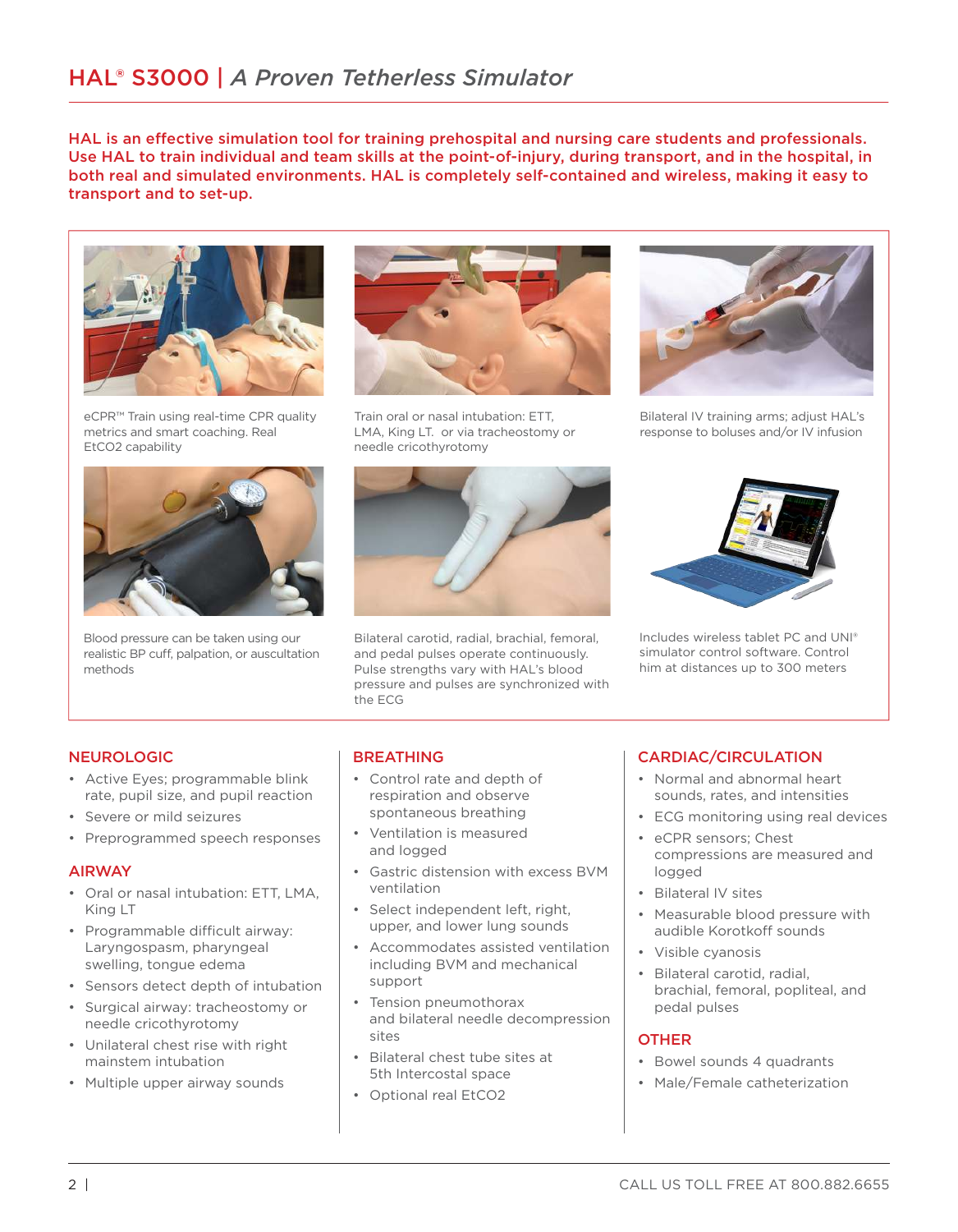HAL's physiological features allow learners to monitor and manage an infinite number of simulated conditions using real tools and medical devices. HAL's conductive skin regions support ECG monitoring in real-time, pacing, cardioversion, and deibrillation using your native equipment.





Attach real electrodes and view HAL's ECG generated in real time. HAL's ECG features physiologic variations in rhythm, never repeating textbook patterns

Here pacing therapy converts HAL's profound bradycardia into paced ventricular rhythm. HAL® can be paced anteriorly at the defibrillation sites



Attach AED pads directly to HAL's conductive skin. Your AED will display HAL's ECG, analyze his cardiac rhythm, and advise action



Program HAL's response to deibrillation. Stack shocks as needed. Here an AED is shown converting HAL's ventricular fibrillation into normal sinus rhythm



Use monophasic or biphasic defibrillators on HAL's skin. Shock HAL® using your defibrillator just like a real patient

HAL® even distinguishes between defibrillation and synchronized cardioversion. Here a shock resolves pulseless ventricular tachycardia